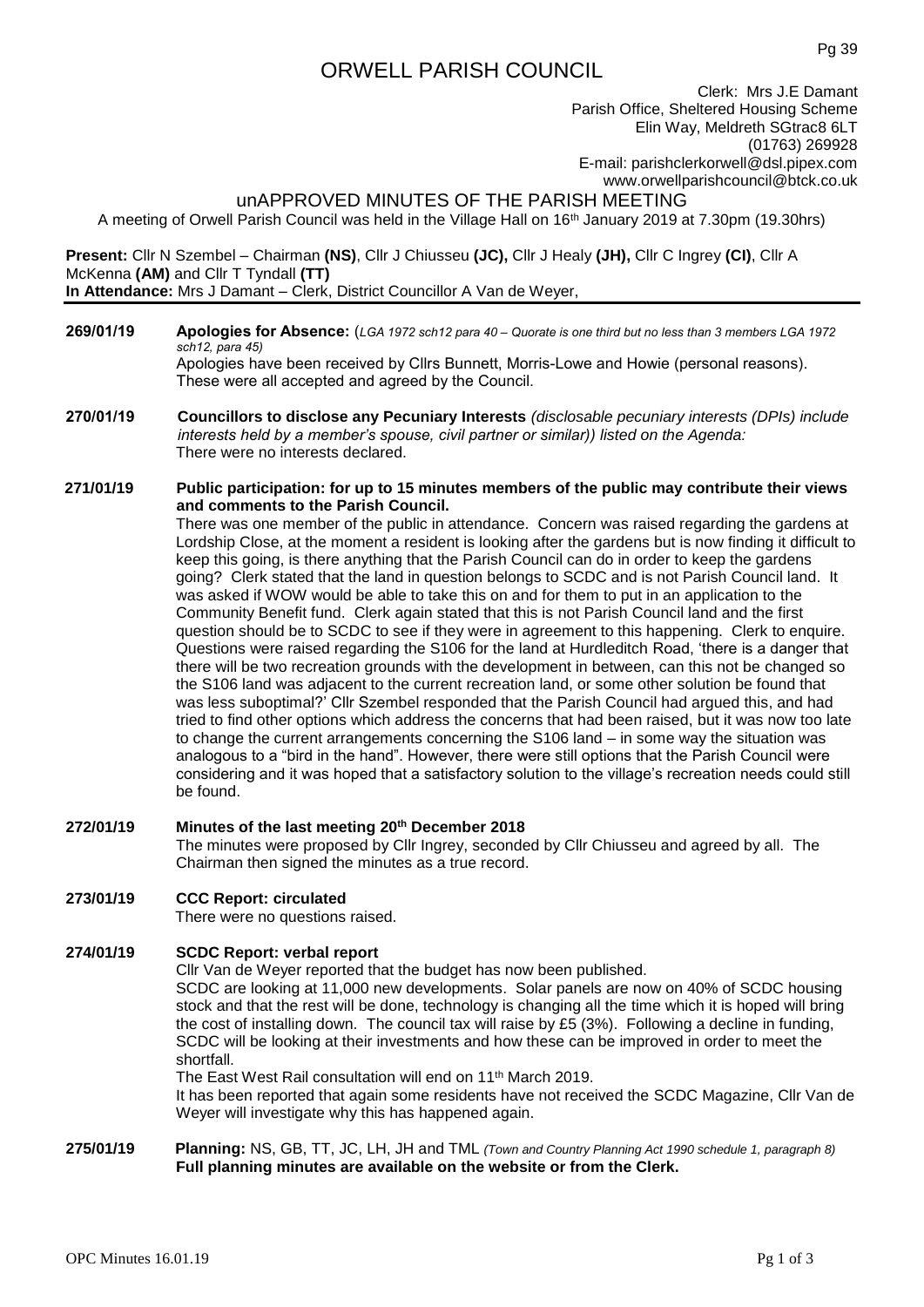| 276/01/19                      | Development Proposal on Hurdleditch Road (next to the primary school)<br>CIIr Szembel reported that there could be two recreational areas which will not be connected, it is<br>hoped that there may be a solution to the concerns being raised.                                                                                                                                                                                                                                                                                                                                                                                                                             |          |             |                           |                |
|--------------------------------|------------------------------------------------------------------------------------------------------------------------------------------------------------------------------------------------------------------------------------------------------------------------------------------------------------------------------------------------------------------------------------------------------------------------------------------------------------------------------------------------------------------------------------------------------------------------------------------------------------------------------------------------------------------------------|----------|-------------|---------------------------|----------------|
| 277/06/19                      | Oatlands:<br>Anglian Water are looking into the matter of the sewage concerns and the possibility of connecting<br>Oatlands to the mains sewage. Cllr Chiusseu state that lorries were pumping sewage from<br>Meadowcroft pumping station on a regular basis and were even there on New Year's Day. Cllr<br>Chiusseu will keep a log of when sewage lorries are in situ. Concern was raised that if the<br>pumping station is at capacity at the moment it may not be able to cope with any further dwellings.<br>The Parish Council had asked for this to be looked into with the possibility of Oatlands being<br>connected to the new development along Hurdleditch Road. |          |             |                           |                |
| 278/01/19                      | <b>Recreational Ground Working Group:</b><br>All equipment appears to be in good working order.                                                                                                                                                                                                                                                                                                                                                                                                                                                                                                                                                                              |          |             |                           |                |
| 279/01/19                      | <b>Recreation Ground &amp; Pavilion:</b><br>Play equipment weekly inspection.<br>Pavilion Survey - Clerk or organise a survey of the pavilion.<br><b>Action: Clerk</b>                                                                                                                                                                                                                                                                                                                                                                                                                                                                                                       |          |             |                           |                |
| 280/01/19                      | CCTV:<br>CIIr Tindall will deliver the letters as some have not received them. Once the letters have been<br>received and a time period has taken place, Clerk will contact North Herts Partnership to organise<br>the cameras installation.<br><b>Action: TT/Clerk</b>                                                                                                                                                                                                                                                                                                                                                                                                      |          |             |                           |                |
| 281/01/19                      | <b>Chapel Orchard:</b><br>Cllr Morris-Lowe reported that there is nothing to report at the moment.                                                                                                                                                                                                                                                                                                                                                                                                                                                                                                                                                                           |          |             |                           |                |
| 282/01/19                      | <b>Clunch Pit Management Trust (CPMT):</b><br>There is nothing new to report at the moment.                                                                                                                                                                                                                                                                                                                                                                                                                                                                                                                                                                                  |          |             |                           |                |
| 283/01/19                      | <b>Village Hall:</b><br>There is nothing new to report at the moment.                                                                                                                                                                                                                                                                                                                                                                                                                                                                                                                                                                                                        |          |             |                           |                |
| 284/01/19                      | <b>Glebe Paddock Agreement:</b><br>Cllr Szembel signed the Agreement which was witnessed by the Clerk. Clerk will now send this off<br>to Carter Jonas.                                                                                                                                                                                                                                                                                                                                                                                                                                                                                                                      |          |             |                           |                |
| 285/01/19                      | <b>Financial Matters:</b><br>1. Financial Statements for January<br>2. Payments and Additional payments for January (Additional payments are shaded, these costs<br>have already been agreed but may not have appeared on the agenda.<br>Local Government Act (LGA); Public Health Act (PHA); Open Space Act (OSA)<br><b>Payments awaiting authorisation</b>                                                                                                                                                                                                                                                                                                                 |          |             |                           |                |
| Payee                          |                                                                                                                                                                                                                                                                                                                                                                                                                                                                                                                                                                                                                                                                              | Amount £ | Vat £       | <b>Description</b>        | <b>Power</b>   |
| Salaries, HMRC,<br>Pension     |                                                                                                                                                                                                                                                                                                                                                                                                                                                                                                                                                                                                                                                                              | 1721.26  | $\mathbf 0$ | <b>Employees payments</b> | LGA 1972 s112  |
| Parish Notice Board<br>Company |                                                                                                                                                                                                                                                                                                                                                                                                                                                                                                                                                                                                                                                                              | £540.00  | £90.00      | notice board for Hillside | LGA 1972 s133  |
| <b>G</b> Bunnett               |                                                                                                                                                                                                                                                                                                                                                                                                                                                                                                                                                                                                                                                                              | 9.60     | 1.60        | Expenses for OS map       | LGA 1972 s133  |
| D C Window Cleaning            |                                                                                                                                                                                                                                                                                                                                                                                                                                                                                                                                                                                                                                                                              | 24.00    | 0           | Bus shelter cleaning      | OSA 1906 s9/10 |

Eon 89.88 6.44 Electric pavilion paid by DD LGA 1972 s133

by the parish council

Repair of street light in Brookside owned

120 20 Extra cut for the recreation area CSA 1906 s9/10

Majestic Garden

**Services** 

Balfour Beatty 206.02 Awaiting

vat invoice LGA 1972